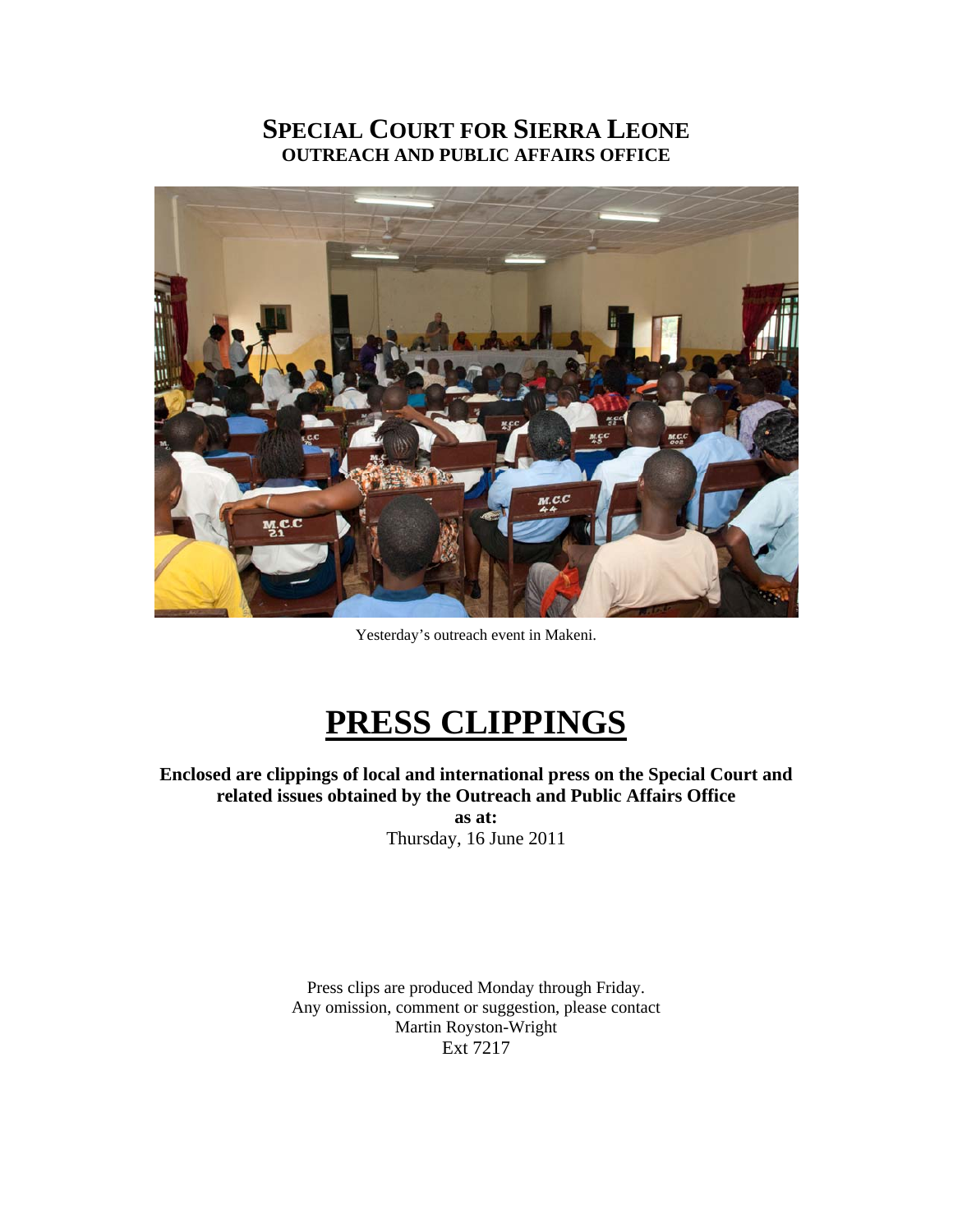| <b>Local News</b>                                                                               |           |
|-------------------------------------------------------------------------------------------------|-----------|
| Sierra Leonean Retains Special Court Presidency / The Torchlight                                | Page 3    |
| TRC Vision, Part of Sierra Leone's Contribution to Global Peace / Concord Times                 | Page 4    |
| <b>International News</b>                                                                       |           |
|                                                                                                 |           |
| 'Blood Diamond' Trial: The Case Against Charles Taylor / The Telegraph                          | Pages 5-6 |
| Mandela Charity's Ex-chief Innocent in Diamond Case Linked to Charles Taylor / Associated Press | Page 7    |
|                                                                                                 |           |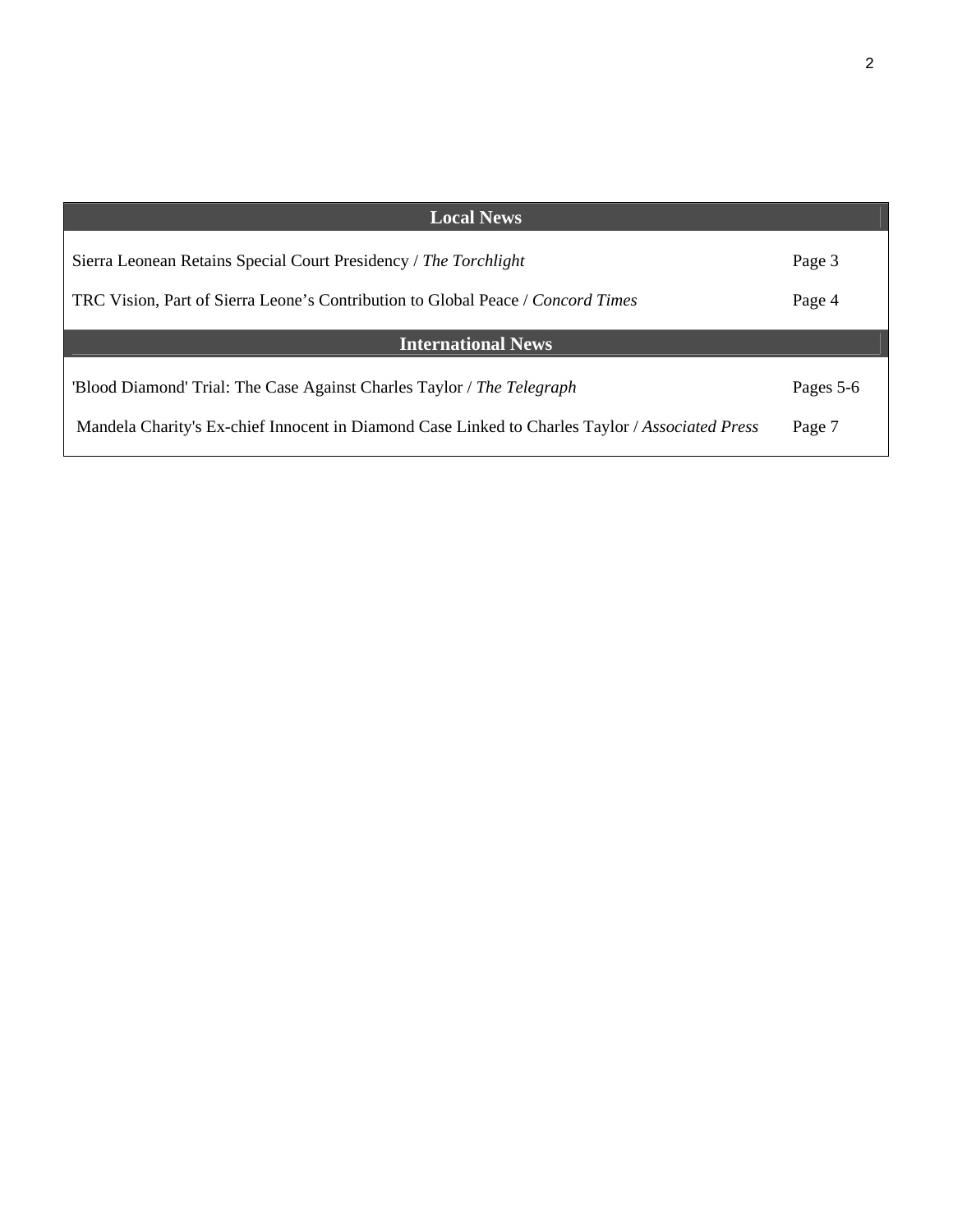# **Sierra Leonean Retains Special Court Presidency**

New York, United States - Justice Jon M. Kamanda of Sierra Leone has been re-elected unanimously to a third term as Presiding Judge of the Appeals Chamber of the UN-backed war crimes tribunal set up to deal with crimes committed during the civil war in that country. A UN statement made available to PANA in New York on Friday, stated that Kamanda was reelected in a plenary session of judges, which was held in The Hague, late last month. It also said Justice Emmanuel Ayoola of Nigeria has also been reelected as Vice-President

The Special Court is an independent tribunal established jointly by Sierra Leone's government and the UN in 2002.

It is mandated to try those who bear the greatest responsibility for atrocities committed in Sierra Leone after 30 November 1996.

The trials of three former leaders of the Armed Forces Revolutionary Council

(AFRC), two members of the Civil Defence Forces (CDF) and three former leaders of the Revolutionary United Front have been completed, including appeals.

The trial of former Liberian President Charles Taylor, which is taking place in The Hague, is currently in the defence phase. (Pana 12/06/2011)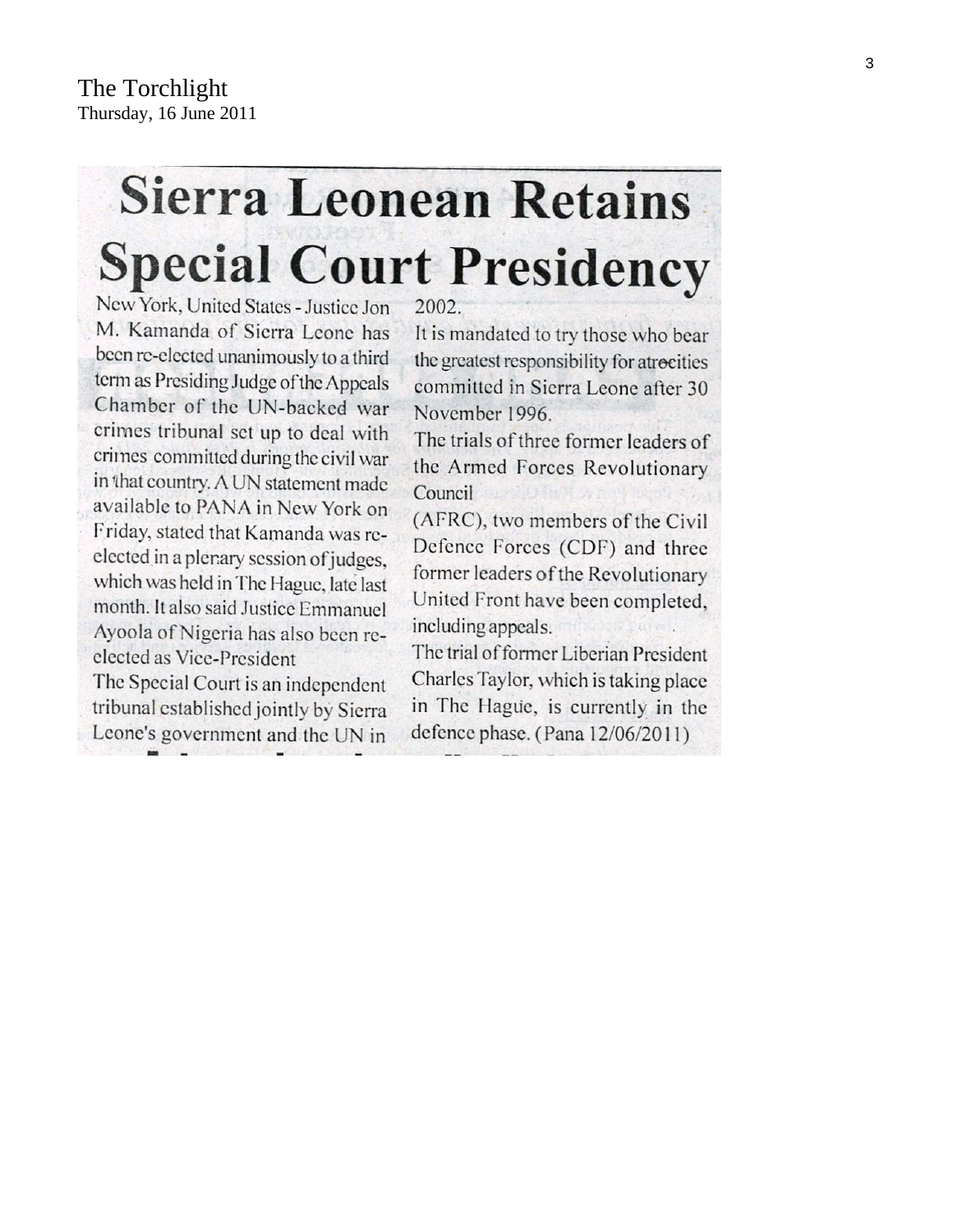### 'TRC vision part of Salone's global contribution to peace' - Acting HRC Chairman

By Ibrahin Tarawallie Acting chairperson of the Human Rights Commission of Sierra Leone (HRC-SL) has said that the Truth and Reconciliation Commission's

(TRC) National Vision is part of the country's global contribution to peace. Speaking at the re-

launching and exhibition of the TRC National Vision. Commissioner Yasmin Jusu-Sheriff

said: "All of us have a responsibility to preserve, protect and disseminate the vision countrywide. Sierra Leone's TRC is the first to come up with a National Vision."

She maintained that Contd. page 4

# 'TRC vision part of Salone's global contribution to peace'

From page 3

the vision must be considered part of the memorial and symbolic reparation to the people of Sierra Leone, pointing out that the TRC envisioned the contributions made as "a road map" for rebuilding the country.

"With funds from the Irish Aid, the commission has been able to digitize all articles in its possession and undertake a school tour of the vision to various schools in Freetown and the regions, which is still ongoing," she noted.

As inheritor and custodian of the 250 contributions made to the National Vision, Commissioner Jusu-Sheriff said they were committed to upholding the founding principles and objectives of the vision. She said the vision was put together by Sierra Leoneans of all ages and from all walks of life, and not by a con-

sultant or experts at a consultative conference.

"The vision represents hopes, dreams and aspirations for a better Sierra Leone. Eight years on, the messages are still very much apt and relevant to the country's situation, even as we celebrate a 'New Sierra Leone-50 years forward'," she said.

Former chairperson of the TRC, Joseph C. Humper said the occasion brings to mind the responsibility given to them after the rebel war.

He explained that the TRC National Vision was meant to give opportunity to people to make their own contributions, adding that "95% of the country's custodians have not seen the exhibits".

"The vision of Sierra Leone is bright, but there is much more to be done in building it. The future of the country is in the

hands of our children. that is why they should be focused and asking questions about the exhibits." he said.

Representative from Campaign for Good Governance (CGG), Monica Timbo, noted that the vision should serve as a reference from which evervone can promote culture and peace.

"The relevance of the vision is integral to national development. It should also provide a platform for dialogue in political and social issues. There is need for proper enlightenment to the vision," she said.

Statements were also made by a representative from Lemon Aid Fund, Dr. Nancy Peddle; Africell's Corporate Affairs Officer, Joe Abass Bangura; and Charles Hughes from the Monuments and Relics Commission.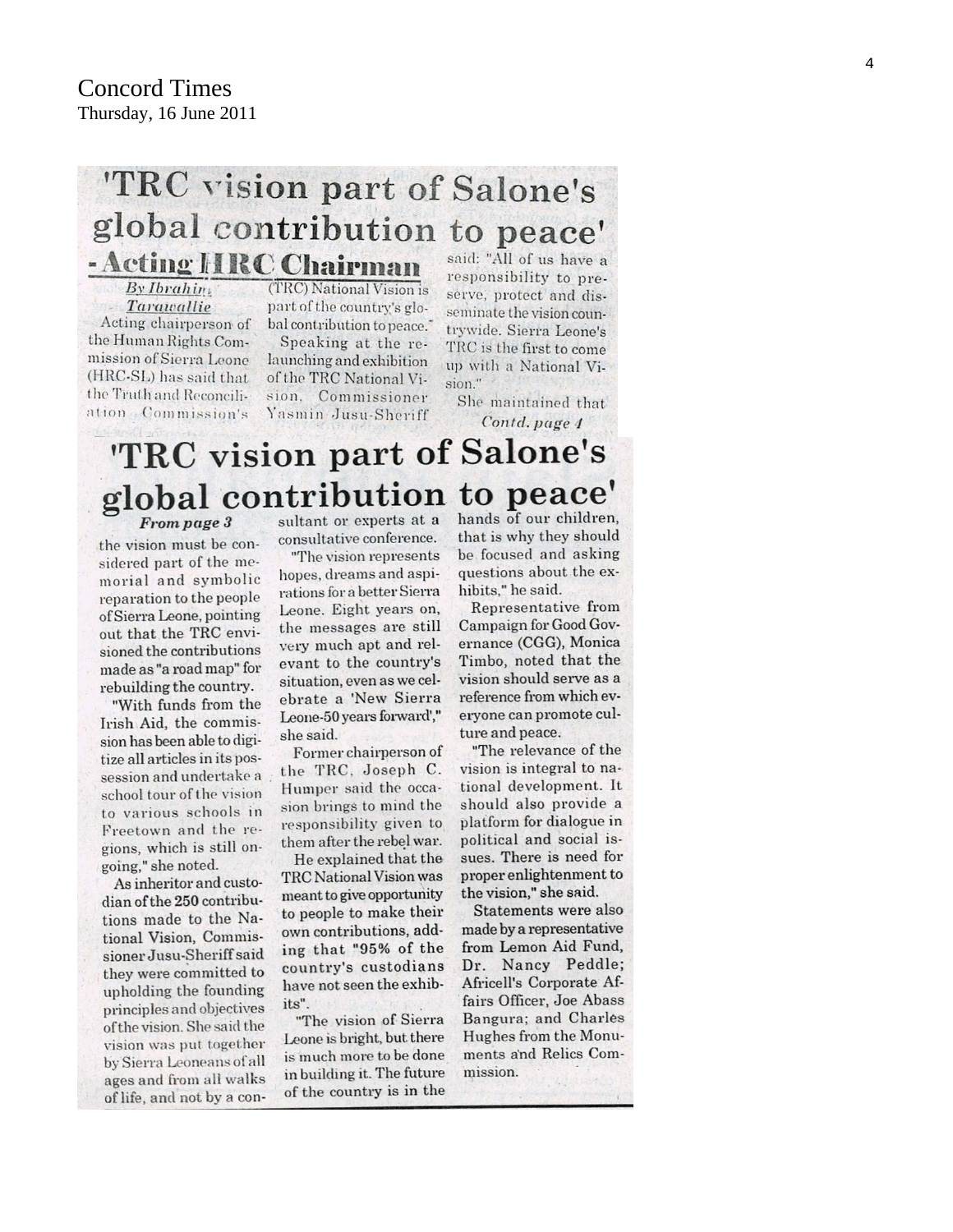The Telegraph Thursday, 16 June 2011

**'Blood diamond' trial: the case against Charles Taylor** 



By [Aislinn Laing](http://www.telegraph.co.uk/journalists/aislinn-laing/), Johannesburg

Charles Taylor has spent the last three years on trial before the war crimes tribunal in The Hague over accusations that as Liberian president he funded years of atrocities in neighbouring Sierra Leone in return for "blood diamonds".



*Charles Taylor stands accused of accepting 'mayonnaise jars' s tuffed with diamonds dug by antigovernment rebels Photo: AFP* 

He was the first ever African head of state to face an international tribunal. Aside from distracting details about his flirtation with supermodel Naomi Campbell, uncut jewels and dining with Nelson Mandela, the aim of the Special Court for Sierra Leone could not be more serious: to seek justice for the hundreds of thousands of victims of a vicious civil war.

Taylor stands accused of accepting "mayonnaise jars" stuffed with diamonds dug by antigovernment rebels – and the civilians they forced to work at gunpoint – from Sierra Leone's rust-coloured earth which were then smuggled across the jungle border to Monrovia.

In return, US-educated and Libya-trained Taylor sent back weapons largely purchased on the black market because of a UN arms embargo placed on Liberia. Among those he is alleged to have traded with was Russian Viktor Bout, on whom the Nicholas Cage film Lord of War is partly based.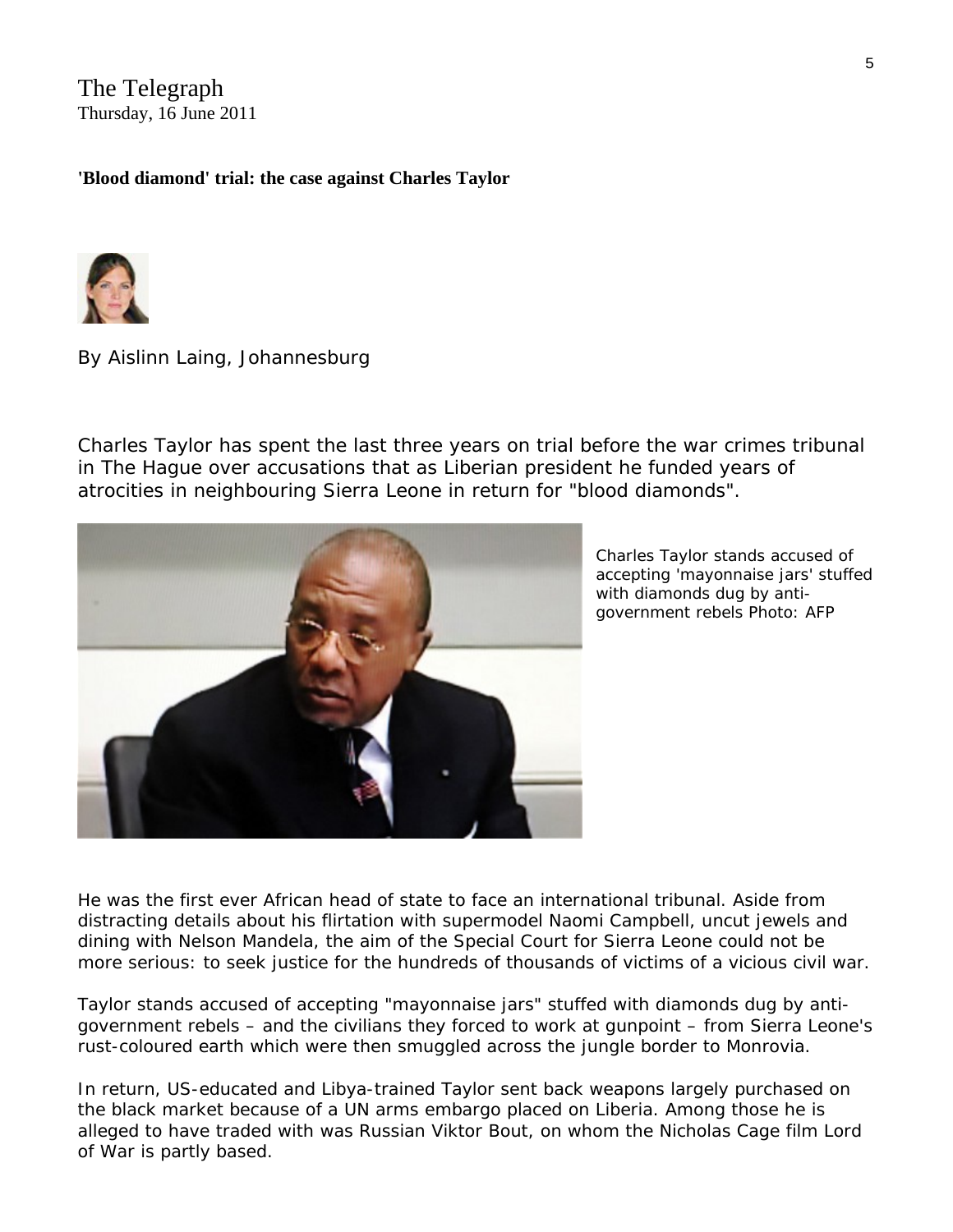The Sierra Leone civil war claimed some 120,000 lives in the 10 years to 2001, with Revolutionary United Front rebels mutilating thousands of civilians who had their hands and arms severed.

According to Brenda Hollis, the chief prosecutor, Taylor was directly responsible for the terrorising of civilians, recruitment of child soldiers and even cannibalism – the court heard from a former aide who said he saw him eat a human liver.

"Charles Ghankay Taylor was in charge of, put in place, directed, nurtured and supported the campaign of terror," said Hollis, all "to forcibly control the people and territory of Sierra Leone ... its resources, in particular its diamonds." She said Campbell's evidence – which she had to be compelled to give after citing fears about her family's safety – was crucial because it could tie Taylor directly to the trade in diamonds for arms.

It also backs a claim by prosecutors that he travelled to South Africa with an assortment of diamonds in 1997, at the time of the dinner, returning via Burkina Faso and Libya, from whence a large arms shipment originated shortly afterwards.

When he met Naomi Campbell in September 1997 at the now famous dinner hosted by the then South African president Nelson Mandela, he had only been in power for a month.

But he was already a controversial figure, having campaigned under the slogan "he killed by Ma, he killed my Pa, but I will vote for him," a reference to the First Liberian Civil War that saw the death of incumbent Samuel Doe. The atrocities committed in his name meant that Graca Machel, Mr Mandela's soon-to-be wife, was furious with him for letting Taylor stay for dinner.

According to Miss Campbell's agent, Carole White, the Streatham-born supermodel sat next to Mr Taylor and flirted with him during dinner.

Afterwards, Miss Campbell said two men knocked on her door and handed her a pouch of "small, dirty-looking stones", which she gave the following morning to Jeremy Ractliffe, the Nelson Mandela Children's Fund head, who locked them away in a safe until Campbell's evidence at The Hague exposed his role after so many years.

Taylor was indicted after he fled to Nigeria, having been ousted from the presidency in Liberia. While his crimes do not apply to his actions in Liberia, for those he is said to have committed in Sierra Leone he faces a life behind bars in Britain, which has agreed to be his jailer if he is found guilty.

For his part, the lay preacher who once compared himself to Jesus said the accusations he was facing were "diabolic lies" and he had sought to be a "broker of peace" in the region.

"I am a father of 14 children, grandchildren, with love for humanity, have fought all my life to do what I thought was right in the interests of justice and fair play," he said when he took to the witness box in the case.

"I resent that characterisation of me. It is false, it is malicious."

Whether Miss Campbell's evidence aided the prosecution's case is yet to be seen. The judges retired in March this year to deliberate on the 11 counts of war crimes and crimes against humanity faced by Taylor. Their verdict is expected by the end of the year.